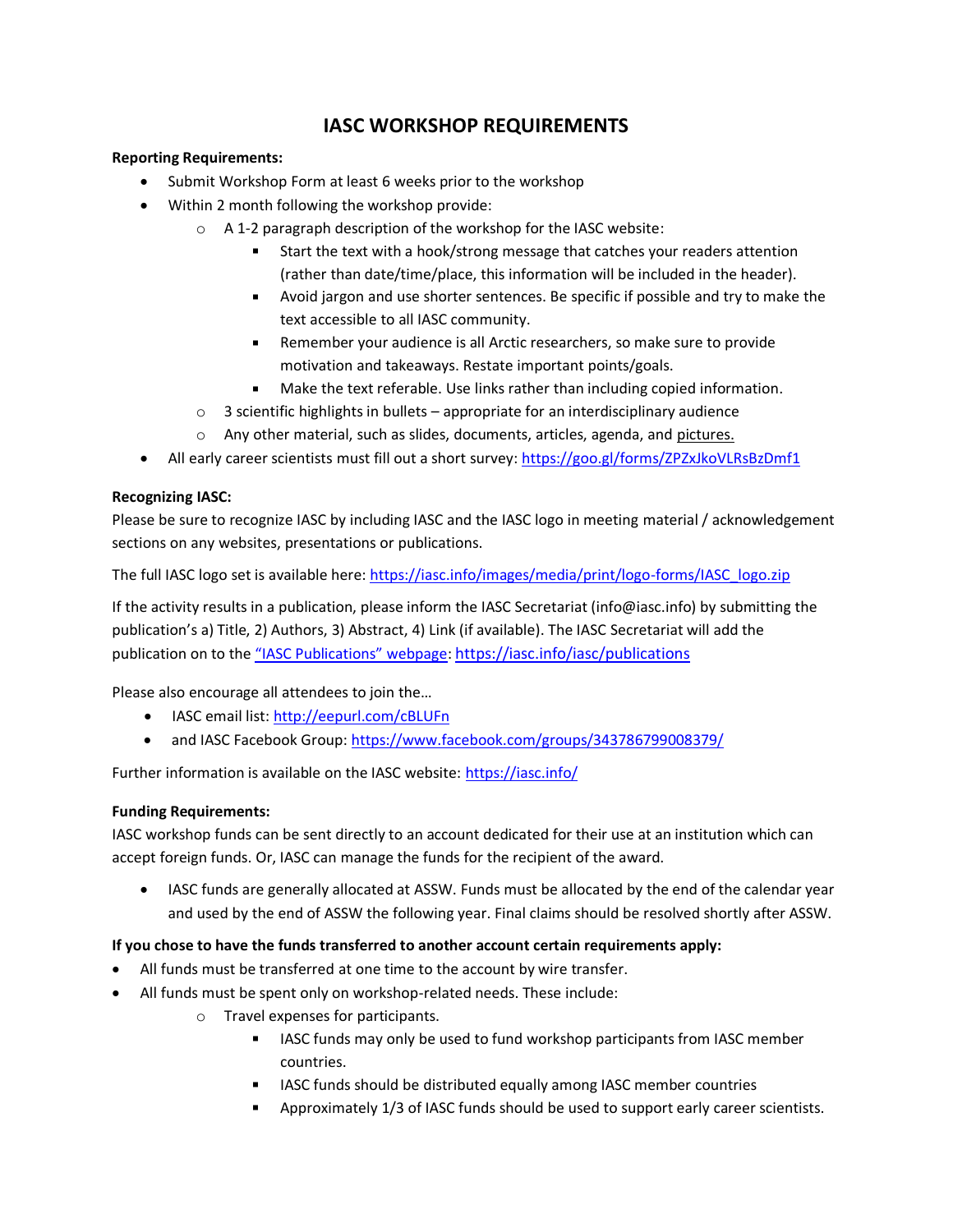- Meeting participants may fly any airline, but IASC will only reimburse for an economy class ticket.
- IASC will pay up to a pre-designated hotel rate and a preset per diem rate to be provided by the secretariat at the time of the award.
- o Renting meeting space.
- $\circ$  Expenses related to facilitating remote meeting participation and access (speakers, microphones, devices, phone expenses, etc.). If any hardware is purchased, it should be discussed on a case-by-case basis if the host retains it or it is sent to the IASC Secretariat; be sure to budget for additional VAT expenses case of the latter.
- $\circ$  Food and beverages directly related to the meeting (coffee breaks, lunches, dinners, icebreakers).
- o Office materials expenses (nametags, note paper, etc.).
- o Expenses related to writing of a workshop report or journal article.
- $\circ$  Other expenses related to the meeting as approved in advance by the secretariat.
- An expenditure/accounting report must be submitted to IASC within 6 weeks of the meeting.
- A second expenditure/accounting report must be submitted to IASC within 6 months of the workshop.
- Any funds still remaining unspent within the 6 months period following the workshop must be returned to IASC via wire transfer.
- IASC reserves the right to deny expenditures if they are not deemed to be directly related to the workshop.

#### **If workshop organizers chose to have IASC manage their workshop funds the following rules apply:**

- All funds must be spent only on workshop-related needs. These include:
	- o Travel expenses for participants.
		- $\mathbf{r}$ IASC funds may only be used to fund workshop participants from IASC member countries.
		- $\mathbf{r}$ IASC funds should be distributed equally among IASC member countries
		- $\blacksquare$ Approximately 1/3 of the IASC funds should be used to support early career scientists.
		- Meeting participants may fly any airline, but IASC will only reimburse for an economy  $\mathbf{r}$ class ticket.
		- IASC will pay up to a pre-designated hotel rate and a preset per diem rate to be  $\blacksquare$ provided by the secretariat at the time of the award.
		- $\mathbf{r}$ Meeting organizers must make travel award recipients aware of their reporting requirements and travel rules as defined below.
		- Meeting organizers must provide travel award recipients with the IASC travel forms.  $\mathbf{r}$
		- $\blacksquare$ Meeting organizers must set a maximum limit on the amount that can be spent on each individual and notify the recipient and the IASC secretariat of that amount in advance of the meeting. If the recipient exceeds that amount, IASC will not pay for any expenses above the stated amount.
	- o Renting meeting space.
	- o Food & beverages directly related to the meeting (coffee breaks, lunches, dinners, icebreakers)
	- o Office expenses (nametags, note paper, etc.)
	- o Other expenses as approved by the secretariat in advance of the meeting.